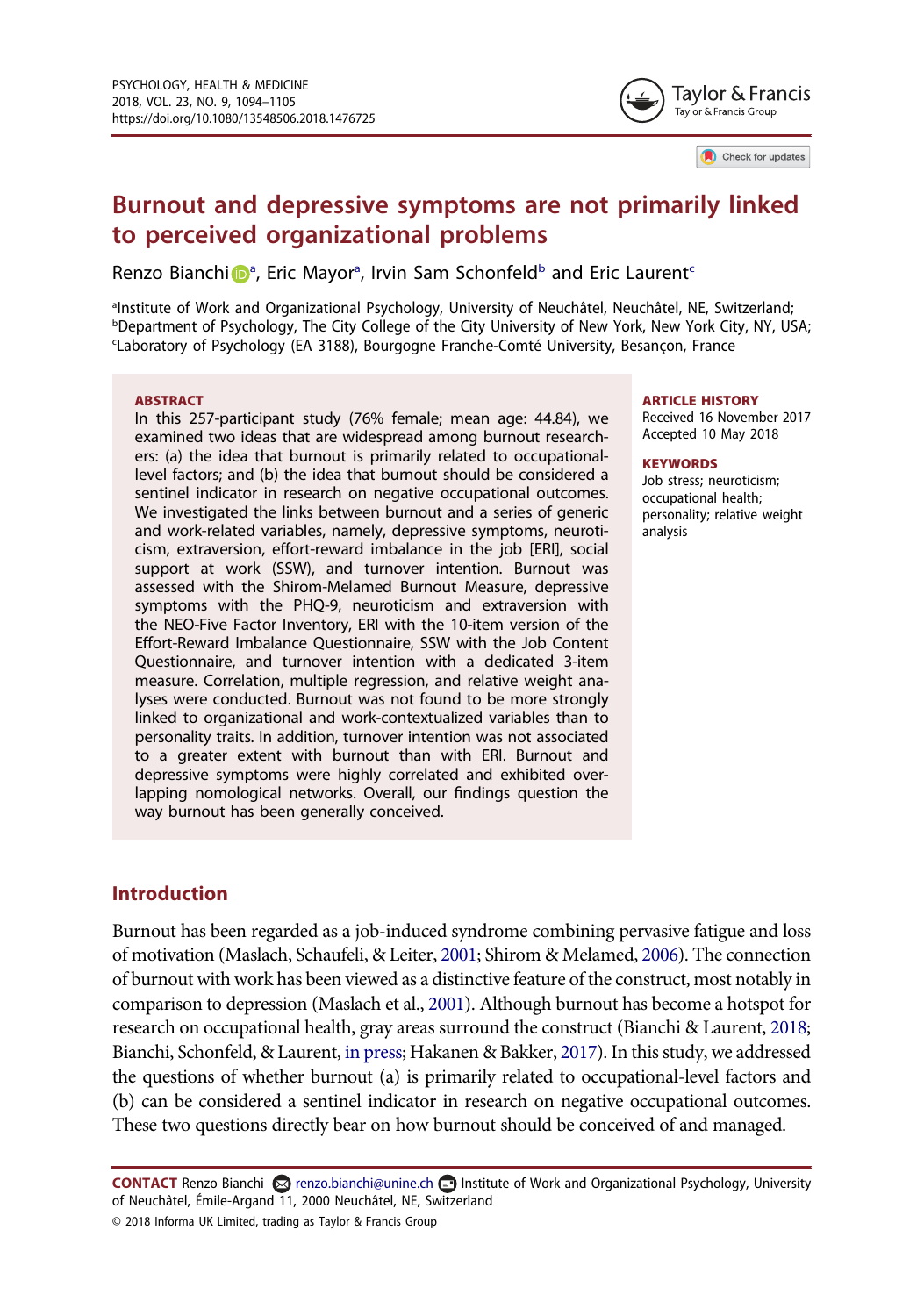A widespread idea in the field of burnout research is that burnout is first and foremost dependent on organizational and work-contextualized factors, and only limitedly related to generic dispositional factors. Thus, according to Maslach and Leiter (1997), 'burnout is not a problem of the people themselves but of the social environment in which people work' (p. 18). Similarly, Toker, Melamed, Berliner, Zeltser, and Shapira (2012) affirmed that burnout 'is determined by the social environment at work' (p. 844). Shanafelt, Goh, and Sinsky (2017) suggested that burnout should not be mistaken for a person-level problem. The validity of these claims, however, is open to question (Bianchi & Schonfeld, 2016; Swider & Zimmerman, 2010). To date, both work-contextualized and generic dispositional factors have been linked to burnout. Increases in job demands (e.g. work overload) and decreases in job resources (e.g. autonomy), for instance, have been found to predict burnout in longitudinal research (Schaufeli, Bakker, & Van Rhenen, 2009). Contemporaneously, personality traits such as neuroticism – the propensity to experience negative affect – and extraversion – the tendency to be active and sociable and to exhibit bright mood – have also been associated with the syndrome (for a meta-analytic review, see Swider & Zimmerman, 2010). Crucially, while burnout has been linked to workcontextualized and generic dispositional factors, there has been a paucity of research on the respective weights of these two classes of explanatory factors. The first objective of our study was to examine whether burnout is more strongly associated with work-contextualized factors than with generic dispositional factors. We focused on two key workcontextualized factors, effort-reward imbalance in the job (ERI; Siegrist, 1996) and social support at work (SSW; Karasek et al., 1998), and two key generic dispositional factors, neuroticism and extraversion (Barlow, Ellard, Sauer-Zavala, Bullis, & Carl, 2014; Costa & McCrae, 1980; Semmer, 2006).

Another common belief among burnout researchers is that burnout is a major driver of negative occupational outcomes such as job turnover. As an illustration, Leiter and Maslach (2009) assumed burnout to be a critical proximal predictor of job turnover. In the flourishing subfield of physician burnout research, Shanafelt et al. (2017) recently elevated burnout to the status of indicator of reference for the management of physician turnover (see also Olson, 2017). Problematically, whether burnout actually performs better than other prodromal indicators of negative occupational outcomes is ill-understood. The second objective of our study was to examine whether burnout explains more variance in job turnover than depression, ERI, SSW, neuroticism, or extraversion. Depression, ERI, SSW, neuroticism, and extraversion have each been associated with job turnover in past research (Bauer, Erdogan, Liden, & Wayne, 2006; Derycke et al., 2010; John, Baiyun, Randi, & Yuliya, 2017; Lerner et al., 2004; Nohe & Sonntag, 2014; Zimmerman, 2008).

# **Methods**

# Study sample and recruitment procedure

A convenience sample of 257 schoolteachers, employed in the French-speaking region of Switzerland, took part in this study (76% female). Participants were reached by email through contacts with elementary, middle, and high schools in January 2016. The only eligibility criterion for participating in the study was to be currently employed as a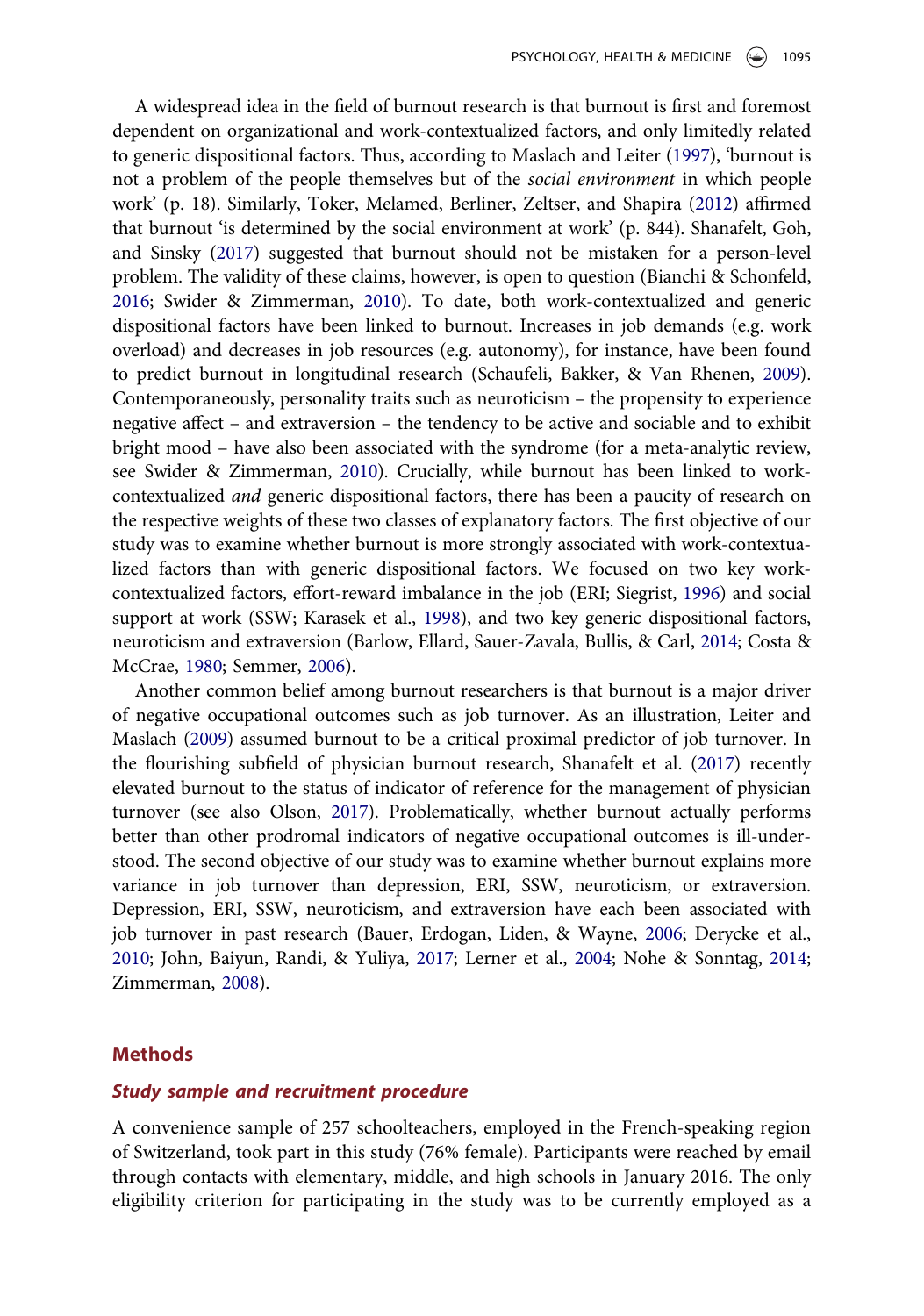1096  $\left(\rightarrow\right)$  R. BIANCHI ET AL.

schoolteacher. Because the number of schoolteachers who got access to the survey was unknown, the response rate was indeterminable.

Participants were asked to respond to an Internet survey. Participation was voluntary. Respondents could stop completing the survey at any moment and for any reason if they wanted to. Confidentiality was guaranteed to each participant. Respondents' mean age was 44.84 ( $SD = 10.46$ ). Their mean length of employment was 18.61 years ( $SD = 10.79$ ).

## **Measures**

Burnout symptoms were assessed with the Shirom-Melamed Burnout Measure (SMBM; Shirom & Melamed, 2006;  $\alpha = .96$ ). The SMBM includes three subscales: physical fatigue (six items;  $\alpha = .95$ ), cognitive weariness (five items;  $\alpha = .96$ ), and emotional exhaustion (three items;  $\alpha = .92$ ). Respondents are asked to report how they felt *at work*. The SMBM is a widely used measure of burnout with excellent psychometric properties (Shirom & Melamed, 2006). In contrast to measures such as the Maslach Burnout Inventory (MBI; Maslach et al., 2001), the SMBM reflects a view of burnout that is both theory-driven and conceptually homogeneous (Shirom & Melamed, 2006).

Depressive symptoms were assessed with the PHQ-9 (Kroenke, Spitzer, & Williams, 2001;  $\alpha = .86$ ). The PHQ-9 targets the nine diagnostic criteria for major depressive disorder of the Diagnostic and Statistical Manual of Mental Disorders, Fifth Edition (American Psychiatric Association, 2013; Kroenke et al., 2001). The PHQ-9 has demonstrated good psychometric and screening properties in both patient and nonpatient samples (see Bianchi & Brisson, in press).

In keeping with recent recommendations pertaining to the management of measurement artefacts in burnout research (Bianchi, Verkuilen, Brisson, Schonfeld, & Laurent, 2016), burnout and depressive symptoms were measured within the same time window – the past two weeks – using the response frame of the PHQ-9 (4-point scale, from 0 for not at all, to 3 for nearly every day). A participant's burnout score was that participant's mean score on the SMBM. A participant's depression score was that participant's mean score on the PHQ-9. We conducted a principal component analysis (PCA) with promax rotation to reexamine the latent structure of the SMBM. Our PCA confirmed the commonly found three-component structure of the questionnaire, corresponding to its physical fatigue, cognitive weariness, and emotional exhaustion subscales (explained variance: 84%; Kaiser-Meyer-Olkin measure of sampling adequacy = .95; Bartlett's test of sphericity:  $p < .001$ ).

Neuroticism and extraversion were assessed with the NEO Five-Factor Inventory (NEO-FFI; Rolland, Parker, & Stumpf, 1998). In the NEO-FFI, neuroticism and extraversion are each assessed with a 12-item subscale. In this study, the internal consistency reliability coefficients for the neuroticism and extraversion subscales of the NEO-FFI were .88 and .78, respectively. Participants responded using a 5-point scale (from 0 for strongly disagree to 4 for strongly agree). Mean neuroticism and extraversion scores were computed for each participant. The NEO-FFI is an instrument of reference in personality research (McCrae & Costa, 2004).

ERI was assessed with the 10-item version of the Effort-Reward Imbalance Questionnaire (ERIQ-10; Siegrist, Wege, Pühlhofer, & Wahrendorf, 2009). The ERIQ-10 comprises three effort-related items (α = .62) and seven reward-related items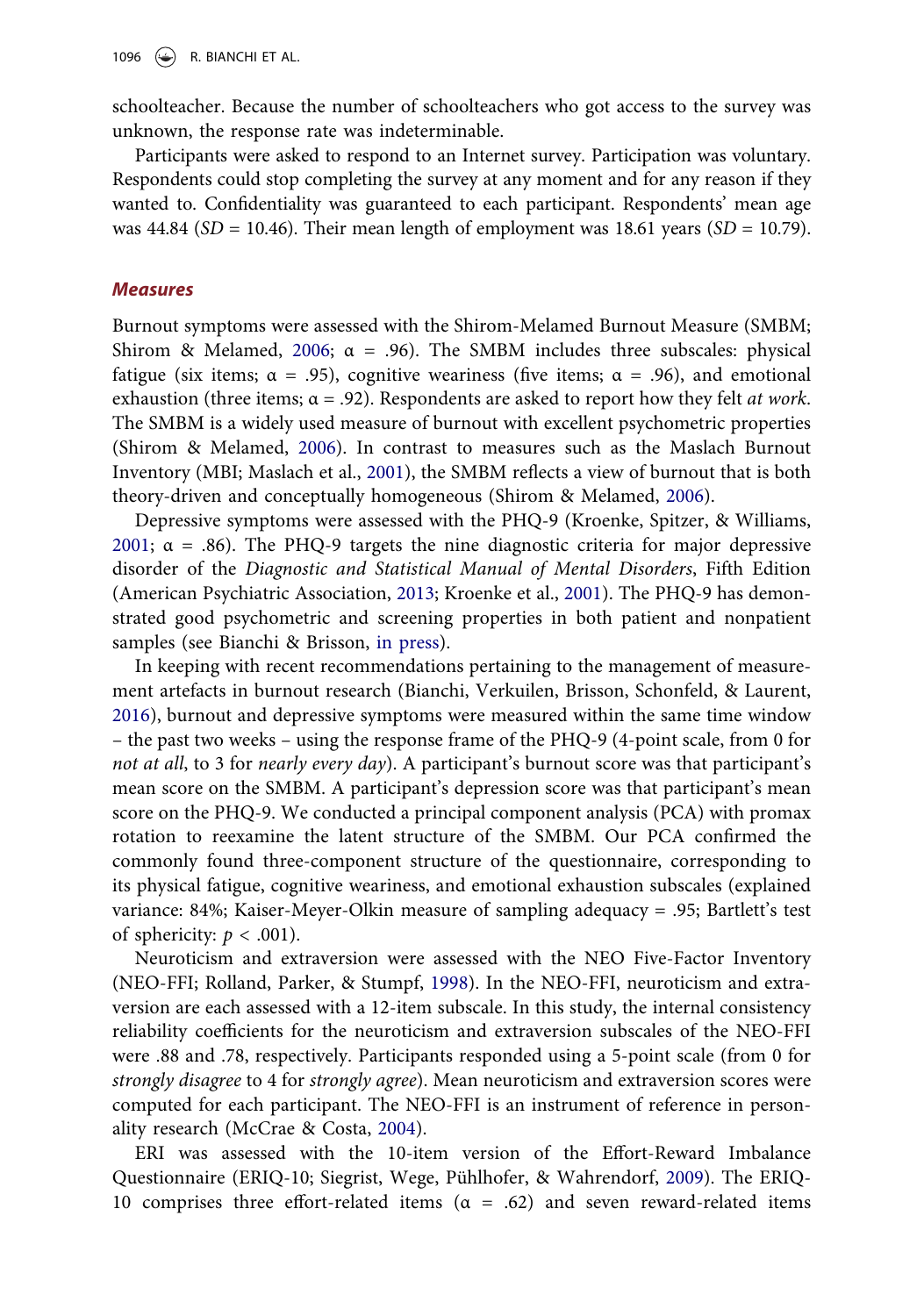$(\alpha = .79)$ . Participants responded using a 4-point scale, from 1 (*do not agree at all*), to 5 (totally agree). The assessment of ERI relies on the ratio of job-related efforts to jobrelated rewards. The effort-reward imbalance model is a prominent model in occupational stress research today (Wang et al., 2012).

In order to assess SSW, we used eight items from the Job Content Questionnaire (Karasek et al., 1998) – four supervisor support items ( $\alpha = .89$ ) and four coworker support items ( $\alpha = .81$ ). The items are equally divided into instrumental support items and socioemotional support items. A 1-to-4 scale (from do not agree at all to totally agree) was employed. Mean SSW scores were computed for each participant.

A measure of turnover intention was created based on the three following items  $(\alpha = .74)$ : 'I plan on leaving my job within the next year'; 'I have been actively looking for other jobs'; 'I want to remain in my job' (Leiter & Maslach, 2009). Participants responded using a 5-point scale, from 1 (do not agree at all), to 5 (totally agree). Mean turnover intention scores were computed for each participant.

## Data analyses

We first explored the basic relationships among our main variables of interest. We then examined the extent to which generic dispositional factors (neuroticism and extraversion) and work-contextualized factors (ERI and SSW) were associated with burnout and depression. Finally, we investigated whether and how burnout, depression, neuroticism, extraversion, ERI, and SSW were related to turnover intention. We relied on correlational analysis, multiple regression analysis, and relative weight analysis (RWA) to accomplish these goals. RWA allows investigators to decompose the total variance explained by a regression model  $(R^2)$  into weights reflecting the proportional contribution of the various predictors (Tonidandel & LeBreton, 2011). RWA was performed using RWA Web (Tonidandel & LeBreton, 2015).

# **Results**

Correlations among the main study variables are displayed in Table 1. Burnout and depression were found to correlate very strongly,  $r = .82$  (disattenuated correlation: .91). In order to examine the extent to which the strength of the burnout-depression correlation was dependent on content overlap between the SMBM and the PHQ-9 at the level of fatigue-related items, we removed three items from the PHQ-9, related to sleep disturbance (item 3), fatigue and loss of energy (item 4), and concentration impairment (item 7), and recomputed the burnout-depression correlation. The correlation between the SMBM and the 'PHQ-6' was slightly smaller than the correlation between the SMBM and the PHQ-9, but still very high,  $r = .75$  (disattenuated correlation: .86).<sup>1</sup>

Burnout and depression showed similar patterns of correlations with our other variables of interest, i.e. neuroticism, extraversion, job-related effort, job-related reward, ERI, SSW, and turnover intention. The mean difference between the correlations attached to burnout and those attached to depression was .02. Like depression, burnout was more strongly associated with neuroticism than with any of the work-related variables under consideration, namely, job-related effort, job-related reward, ERI, SSW, and turnover intention.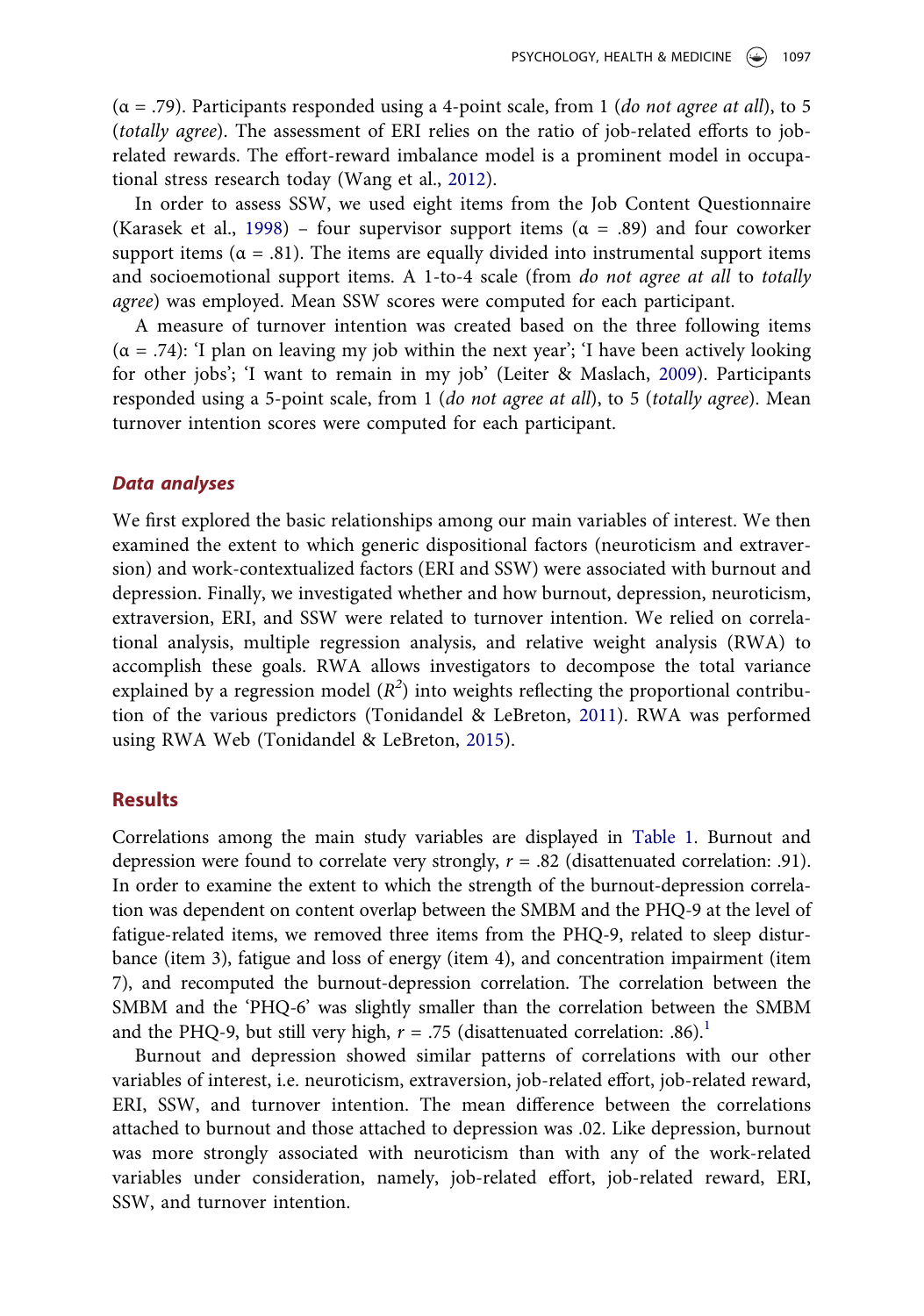|    |                                | M    | SD   | 2.  | 3.  | 4.     | 5.  | 6.     |        | 8.     | 9.     |
|----|--------------------------------|------|------|-----|-----|--------|-----|--------|--------|--------|--------|
|    | Burnout symptoms $(0-3)$       | 0.82 | 0.72 | .82 | .63 | $-.33$ | .48 | $-.44$ | .55    | $-.41$ | .45    |
| 2. | Depressive symptoms (0-3)      | 0.76 | 0.56 | —   | .69 | $-.33$ | .44 | $-.45$ | .54    | $-.37$ | .44    |
| 3. | Neuroticism (0-4)              | 1.68 | 0.80 |     |     | $-.41$ | .32 | $-.46$ | .46    | $-.42$ | .36    |
| 4. | Extraversion (0-4)             | 2.58 | 0.56 |     |     |        | .05 | .20    | $-.10$ | .26    | $-.18$ |
| 5. | Job-related effort (1-4)       | 2.93 | 0.65 |     |     |        |     | $-.29$ | .68    | $-.19$ | .29    |
| 6. | Job-related reward (1-4)       | 2.57 | 0.62 |     |     |        |     |        | $-.82$ | .54    | $-.48$ |
|    | <b>ERI</b> <sup>b</sup>        | 1.25 | 0.56 |     |     |        |     |        |        | $-.45$ | .49    |
| 8. | Social support at work $(1-4)$ | 2.98 | 0.53 |     |     |        |     |        |        |        | $-.31$ |
| 9. | Turnover intention (1–5)       | 1.87 | 0.94 |     |     |        |     |        |        |        |        |

Table 1. Means  $(M)$ , standard deviations  $(SD)$ , and correlations<sup>a</sup> among the main study variables  $(N = 257)$ .

<sup>a</sup> Any correlation the absolute value of which is greater than .10 is significant at  $p < .05$ . Any correlation the absolute

value of which is greater than .19 is significant at  $p < .001$ .<br><sup>b</sup> ERI: Effort-reward imbalance in the job. ERI reflects the division of job-related effort mean scores (dividends) by jobrelated reward mean scores (divisors).

The correlations among the three subscales of the SMBM were as followed. Physical fatigue correlated .71 with cognitive weariness and .56 with emotional exhaustion. Cognitive weariness correlated .63 with emotional exhaustion. Physical fatigue, cognitive weariness, and emotional exhaustion correlated with depression .81, .71, and .54, respectively. Thus, burnout's dimensions (physical fatigue, cognitive weariness, and emotional exhaustion) did not correlate more strongly with each other (mean  $r = .63$ ) than with depression (mean  $r = .69$ ).

Multiple regression analysis showed that burnout symptoms were associated with neuroticism, ERI, and extraversion; no statistically significant association was observed between burnout symptoms and SSW (Table 2). In addition, we found no statistically significant interaction between work-contextualized and generic dispositional factors.<sup>2</sup> A similar pattern of results was obtained with depressive symptoms as the outcome variable. RWA indicated that, like depressive symptoms, burnout symptoms were not more strongly associated with work-contextualized factors than with generic dispositional factors. Neuroticism accounted for about 44% of the variance in burnout symptoms; ERI, about 35%; SSW, about 12%; and extraversion, about 10% (Table 3).

Regarding turnover intention, we examined burnout and depression in distinct models to avoid multicollinearity problems – resulting from the very strong correlation between the two entities (Allison, 2012; Henseler, Ringle, & Sinkovics, 2009). In the multiple regression model that included burnout, neuroticism, extraversion, ERI, and SSW as independent variables and turnover intention as the dependent variable (Table 4), turnover intention was associated only with ERI ( $\beta$  = 0.33,  $p$  < .001) and burnout ( $\beta = 0.22$ ,  $p < .01$ ). In the multiple regression model that included *depression*, neuroticism, extraversion, ERI, and SSW as independent variables and turnover intention as the dependent variable (Table 4), turnover intention was associated only with ERI ( $\beta$  = 0.34,  $p < .001$ ) and depression ( $\beta$  = 0.22,  $p < .01$ ). Regarding the model that included burnout, neuroticism, extraversion, ERI, and SSW as independent variables, RWA indicated that ERI accounted for about 44% of the variance in turnover intention; burnout, about 29%; neuroticism, about 13%; SSW, about 11%; and extraversion, about 4% (Table 5). Regarding the model that included depression, neuroticism, extraversion, ERI, and SSW as independent variables, RWA indicated that ERI accounted for about 45% of the variance in turnover intention; depression, about 28%; neuroticism, about 12%; SSW, about 11%; and extraversion, about 4% (Table 5).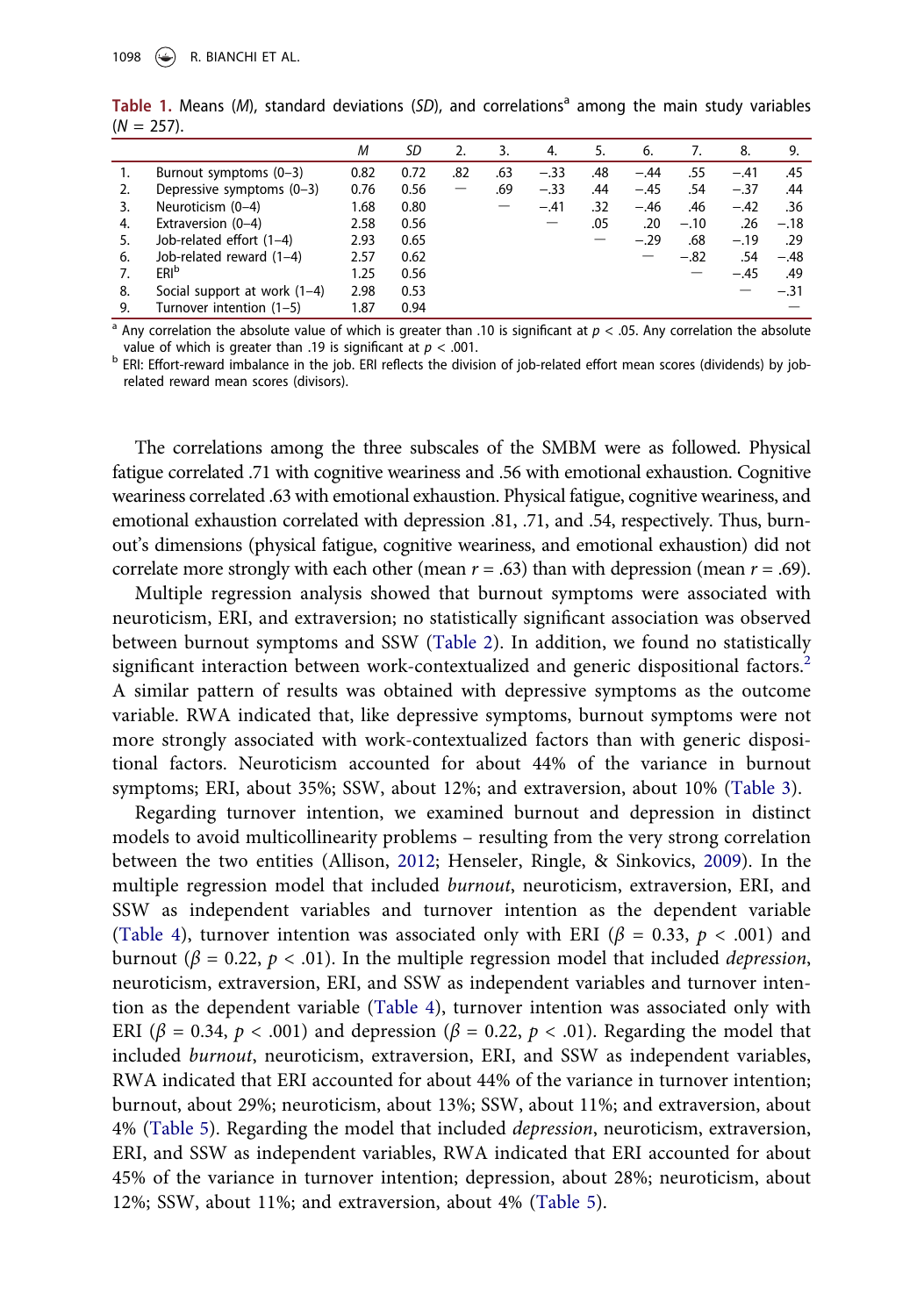|                                                |         |      |        | <b>Burnout symptoms</b> |                                    |                            |                          |             |                                  |            | Depressive symptoms                          |                             |
|------------------------------------------------|---------|------|--------|-------------------------|------------------------------------|----------------------------|--------------------------|-------------|----------------------------------|------------|----------------------------------------------|-----------------------------|
| Predictors <sup>a</sup>                        | ∞       | ç۴   |        |                         | 95% confidence<br>interval for $B$ | orrelation<br>Semi-partial |                          | š           |                                  |            | 95% confidence<br>interval for $B$           | Semi-partial<br>correlation |
|                                                |         |      |        |                         |                                    |                            |                          |             |                                  |            |                                              |                             |
| leuroticism                                    |         |      |        |                         | 0.26, 0.46                         |                            |                          |             |                                  |            | 0.29, 0.43                                   |                             |
| Extraversion                                   | $-0.15$ | 90.C |        | ខុឌខុ                   | $-0.27, -0.02$<br>0.29, 0.56       | $\frac{1}{10}$             | မှ ၁ ၁<br>၁ ၁ ၁<br>၁ ၁ ၁ | ತ್ತ ಶ್ವ ಶ್ವ |                                  |            |                                              |                             |
|                                                | 0.42    | 0.07 | 677380 |                         |                                    | 28.                        |                          |             | នី ខ្ញុំ<br>ដូ ខ្ញុំ ខ្ញុំ ខ្ញុំ | ង្គុ នុ ឆ្ | $-0.19, 0.00$<br>0.19, 0.39<br>$-0.10, 0.11$ | នុ ។<br>-                   |
| Social support at work                         |         | 0.07 |        | 25                      | $-0.22, 0.06$                      | $-0.5$                     | 0.01                     | 0.05        |                                  |            |                                              |                             |
| djusted R-squared                              |         |      |        | 49%                     |                                    |                            |                          |             |                                  | 54%        |                                              |                             |
| Variance inflation factors did not exceed 1.60 |         |      |        |                         |                                    |                            |                          |             |                                  |            |                                              |                             |

| ׃<br>ì                   |
|--------------------------|
| $\mathsf{I}$             |
| l                        |
| ļ                        |
|                          |
|                          |
| ֚֘֝                      |
|                          |
|                          |
| $\overline{\phantom{a}}$ |
| ً<br>،<br>l              |
|                          |
|                          |
| ă<br>i<br>i<br>d<br>I    |

 $\circ$ ERI: Effort-reward imbalance in the job. ERI reflects the division of job-related effort mean scores (dividends) by job-related reward mean scores (divisors).

SE: Standard error.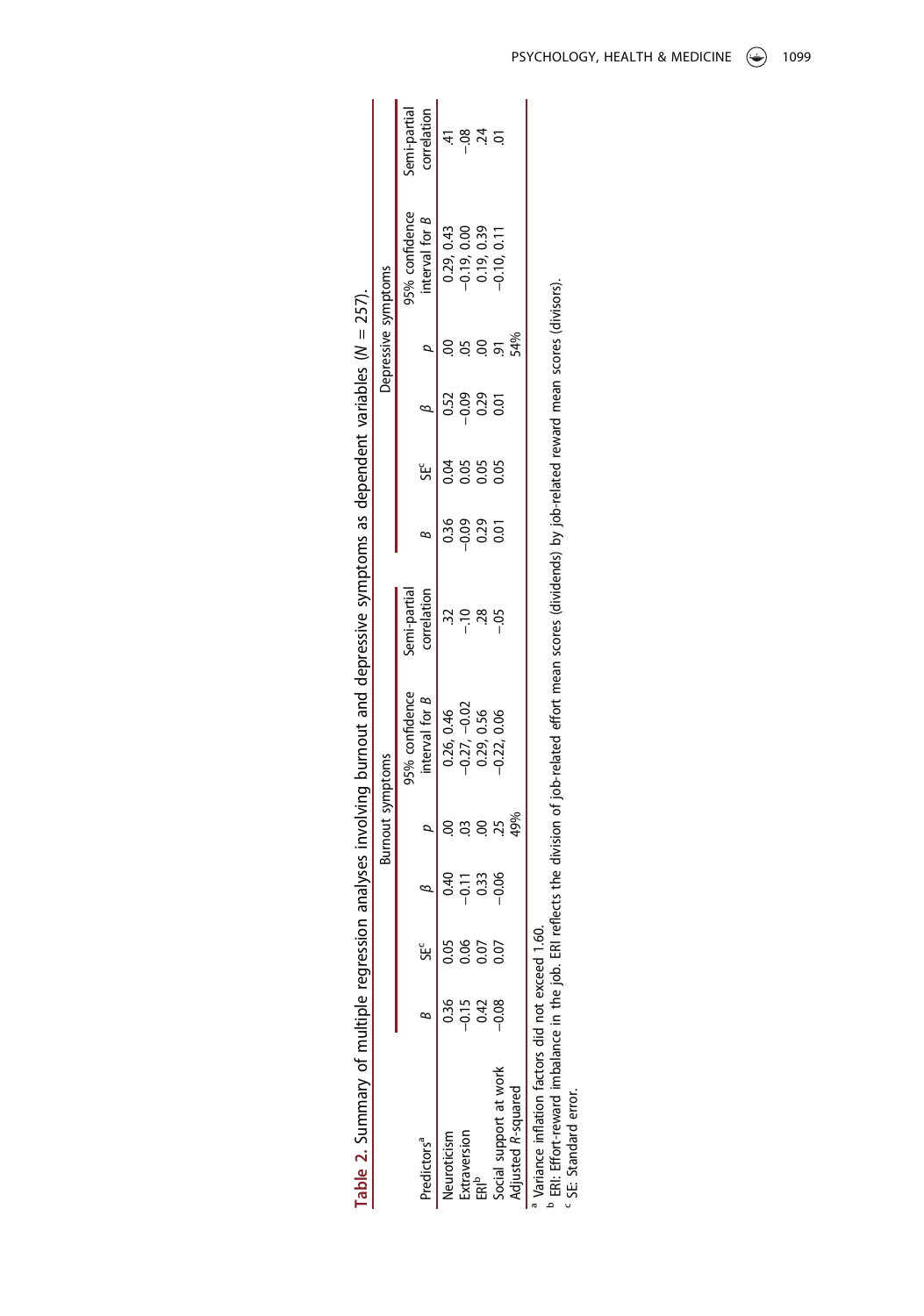|                           |                | Burnout symptoms                                        |                                  |                | Depressive symptoms                                     |                                  |
|---------------------------|----------------|---------------------------------------------------------|----------------------------------|----------------|---------------------------------------------------------|----------------------------------|
| Predictors                | Raw<br>weights | 95% confidence interval<br>for raw weights <sup>b</sup> | Rescaled<br>weights <sup>c</sup> | Raw<br>weights | 95% confidence interval<br>for raw weights <sup>b</sup> | Rescaled<br>weights <sup>c</sup> |
| Neuroticism               | 0.22           | 0.15, 0.29                                              | 43.51                            | 0.29           | 0.22, 0.37                                              | 53.68                            |
| Extraversion              | 0.05           | 0.02, 0.10                                              | 9.90                             | 0.05           | 0.02, 0.09                                              | 9.31                             |
| <b>ERI</b> <sup>a</sup>   | 0.17           | 0.10, 0.25                                              | 34.78                            | 0.16           | 0.09, 0.23                                              | 29.12                            |
| Social support<br>at work | 0.06           | 0.02, 0.11                                              | 11.80                            | 0.04           | 0.02, 0.08                                              | 7.88                             |

Table 3. Summary of relative weight analyses involving burnout and depressive symptoms as dependent variables ( $N = 257$ ).

 $\frac{a}{b}$  ERI: Effort-reward imbalance in the job. ERI reflects the division of job-related effort mean scores (dividends) by job-<br>related reward mean scores (divisors).

related reward mean scores (divisors). b A 10,000-iteration bootstrap was performed.<br>
E A 10,000-iteration bootstrap was performed.<br>
E Rescaled weights are indicative of the percentage of variance explained by each predict exactly 100 due to rounding.

#### **Discussion**

The aim of the present study was twofold. First, we examined the relative importance of key work-contextualized and generic dispositional factors in burnout's variance. Second, we sought to determine whether considering burnout an indicator of reference in the assessment of job turnover – a central negative occupational outcome – is warranted. Depression was used as a comparison variable. By contrast with burnout, which is supposed to be job-related and situation-specific, depression has been regarded by burnout researchers as pervasive and context-free (Maslach et al., 2001).

With respect to our first objective, we found no evidence that burnout is more strongly associated with work-contextualized factors thanwith generic dispositional factors. The factor that showed the greatest connection with burnout was neuroticism, a long-studied personality trait (Barlow et al., 2014; Costa & McCrae, 1980; Semmer, 2006). This finding challenges the widespread idea that work-contextualized factors override generic dispositional factors as far as burnout is concerned (Maslach & Leiter, 1997; Shanafelt et al., 2017; Toker et al., 2012), and call for a balanced approach to these two classes of factors in burnout research. The tendency of many investigators to overlook the role of personality in burnout is surprising in light of the basic fact that, submitted to similar working conditions and obligations within the same workplace, some workers develop burnout symptoms whereas others do not. This basic fact highlights the importance of individual differences in burnout.

With respect to our second objective, burnout was not found to account for more variance in turnover intention than ERI. ERI was the factor that exhibited the strongest link to turnover intention in this study. These results suggest that it may be unwise to view burnout as a leading sentinel factor in job turnover research (Olson, 2017; Shanafelt et al., 2017). Indicators such as ERI may be more helpful in research on negative occupational outcomes. Moreover, burnout was not found to account for more variance in turnover intention than depression. That burnout and depressive symptoms were similarly associated with turnover intention is consistent with the results of a recent study by Bianchi and Brisson (in press), in which burnout and depressive symptoms were found to be attributed to work to a similar extent. In both cases, fewer than half of the surveyed participants considered their job as the main cause of their symptoms.

In line with a number of previous studies, we found a strong correlation between burnout and depressive symptoms. In a study by Ahola, Hakanen, Perhoniemi, and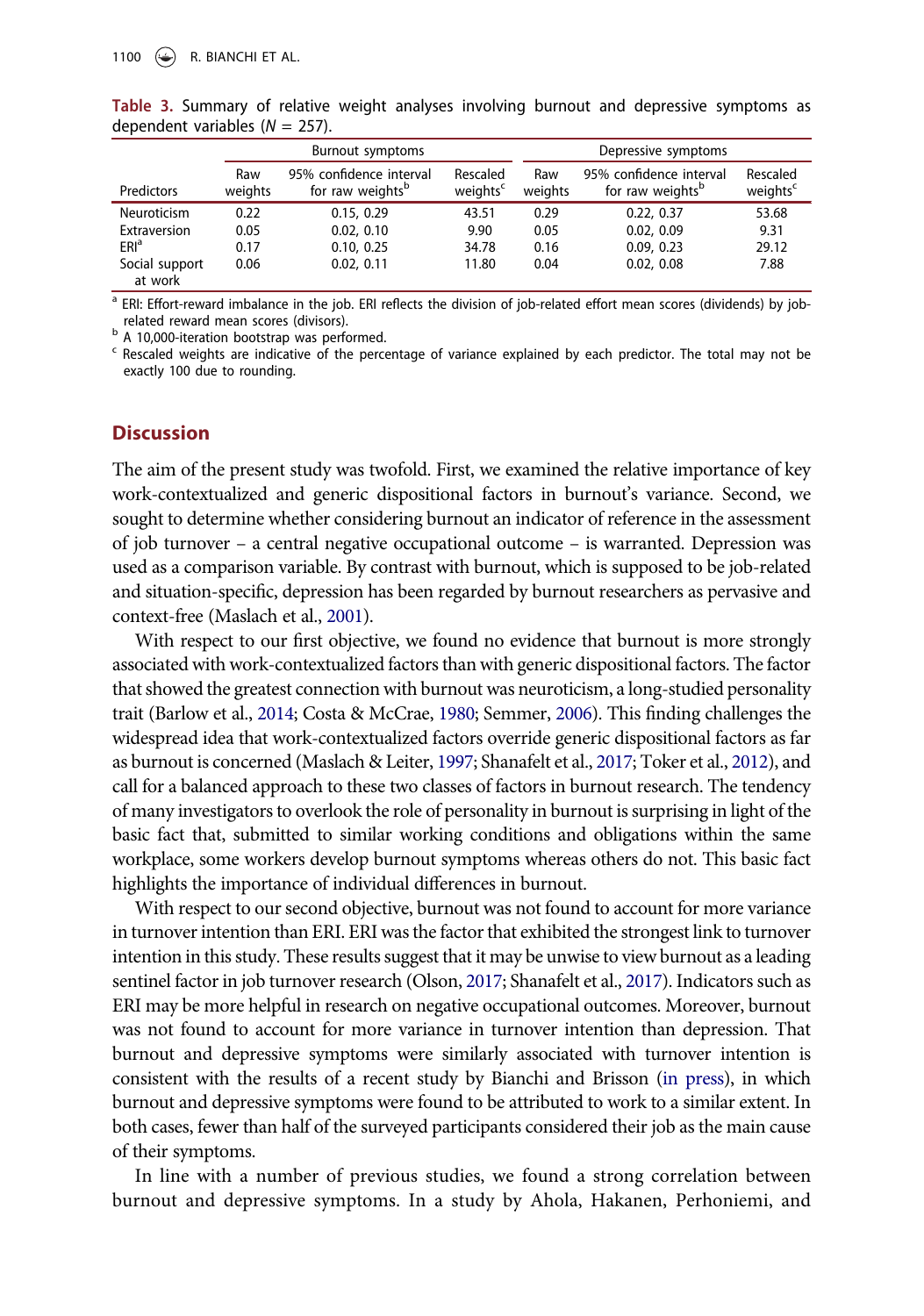|                                                             |          |                |                   | oo<br>⊠        | .<br>ق        |              |         |                    |                    |                 | Model 2                                                          |                            |         |                    |                                                     | Model 3                                                         |              |
|-------------------------------------------------------------|----------|----------------|-------------------|----------------|---------------|--------------|---------|--------------------|--------------------|-----------------|------------------------------------------------------------------|----------------------------|---------|--------------------|-----------------------------------------------------|-----------------------------------------------------------------|--------------|
|                                                             |          |                |                   |                | 95% confi-    |              |         |                    |                    |                 | 95% confi-                                                       |                            |         |                    |                                                     | 95% confi-                                                      |              |
|                                                             |          |                |                   |                | ence interval | Semi-partial |         |                    |                    |                 | dence interval Semi-partial                                      |                            |         |                    |                                                     | dence interval                                                  | Semi-partial |
| Predictors <sup>a</sup>                                     | B        | ម្ហិ           | $\beta$           |                | for $B$       | correlation  | $\beta$ | SE <sup>c</sup>    | $\beta$            | $\overline{p}$  | for $\beta$                                                      | correlation                | $\beta$ | š                  | $\overline{a}$<br>$\beta$                           | for $B$                                                         | correlation  |
| leuroticism                                                 | 0.13     | 0.08           | $\overline{0.11}$ |                | $-0.03, 0.29$ |              |         | 0.09               | 0.02               | $\ddot{z}$      |                                                                  |                            |         | 0.09               |                                                     |                                                                 |              |
| xtraversion                                                 | $-0.13$  | 0.10           | $-0.08$           | $\overline{5}$ | $-0.33, 0.07$ |              |         | 0.10               | $-0.33$<br>$-0.35$ | $\overline{37}$ | $-0.14$ , 0.20<br>$-0.29$ , 0.11<br>0.33, 0.78<br>$-0.31$ , 0.13 | ខ្ទុំ ខ្ញុំ ខ្ញុំ<br>ខ្ញុំ |         | $0.10$<br>$0.11$   | $-0.00$<br>$-0.34$<br>$-0.34$<br>$-0.07$<br>$-0.07$ | $-0.19, 0.18$<br>$-0.30, 0.10$<br>$0.34, 0.79$<br>$-0.34, 0.10$ |              |
| ERIP                                                        | $0.67$ . |                | 0.40              | S.             | 0.46, 0.89    |              |         | 0.11               |                    | $\mathcal{S}$   |                                                                  |                            |         |                    |                                                     |                                                                 |              |
| Social support                                              | $-0.12$  | $\overline{5}$ | $-0.07$           |                | $-0.34, 0.11$ |              |         | $\overline{0}$ .11 |                    | $\dot{+}$       |                                                                  |                            |         | $\overline{0}$ .11 |                                                     |                                                                 |              |
| at work                                                     |          |                |                   |                |               |              |         |                    |                    |                 |                                                                  |                            |         |                    |                                                     |                                                                 |              |
| Burnout                                                     |          |                |                   |                |               |              | 0.29    | 0.10               | $0.22 - 00$        |                 | 0.09, 0.48                                                       |                            |         |                    |                                                     |                                                                 |              |
| symptoms                                                    |          |                |                   |                |               |              |         |                    |                    |                 |                                                                  |                            |         |                    |                                                     |                                                                 |              |
| Depressive                                                  |          |                |                   |                |               |              |         |                    |                    |                 |                                                                  |                            | 0.37    | 0.13               | ā<br>0.22                                           | 0.11, 0.64                                                      |              |
| symptoms                                                    |          |                |                   |                |               |              |         |                    |                    |                 |                                                                  |                            |         |                    |                                                     |                                                                 |              |
| Adjusted R-                                                 |          |                |                   | 26%            |               |              |         |                    |                    | 28%             |                                                                  |                            |         |                    |                                                     | 28%                                                             |              |
| squared                                                     |          |                |                   |                |               |              |         |                    |                    |                 |                                                                  |                            |         |                    |                                                     |                                                                 |              |
|                                                             |          |                |                   |                |               |              |         |                    |                    |                 |                                                                  |                            |         |                    |                                                     |                                                                 |              |
| <sup>a</sup> Variance inflation factors did not exceed 2.19 |          |                |                   |                |               |              |         |                    |                    |                 |                                                                  |                            |         |                    |                                                     |                                                                 |              |

Table 4. Summary of multiple regression analyses involving turnover intention as the dependent variable  $(N = 257)$ . Table 4. Summary of multiple regression analyses involving turnover intention as the dependent variable (N = 257).

 $\circ$  ERI: Effort-reward imbalance in the job. ERI reflects the division of job-related effort mean scores (dividends) by job-related reward mean scores (divisors). SE: Standard error

PSYCHOLOGY, HEALTH & MEDICINE (+) 1101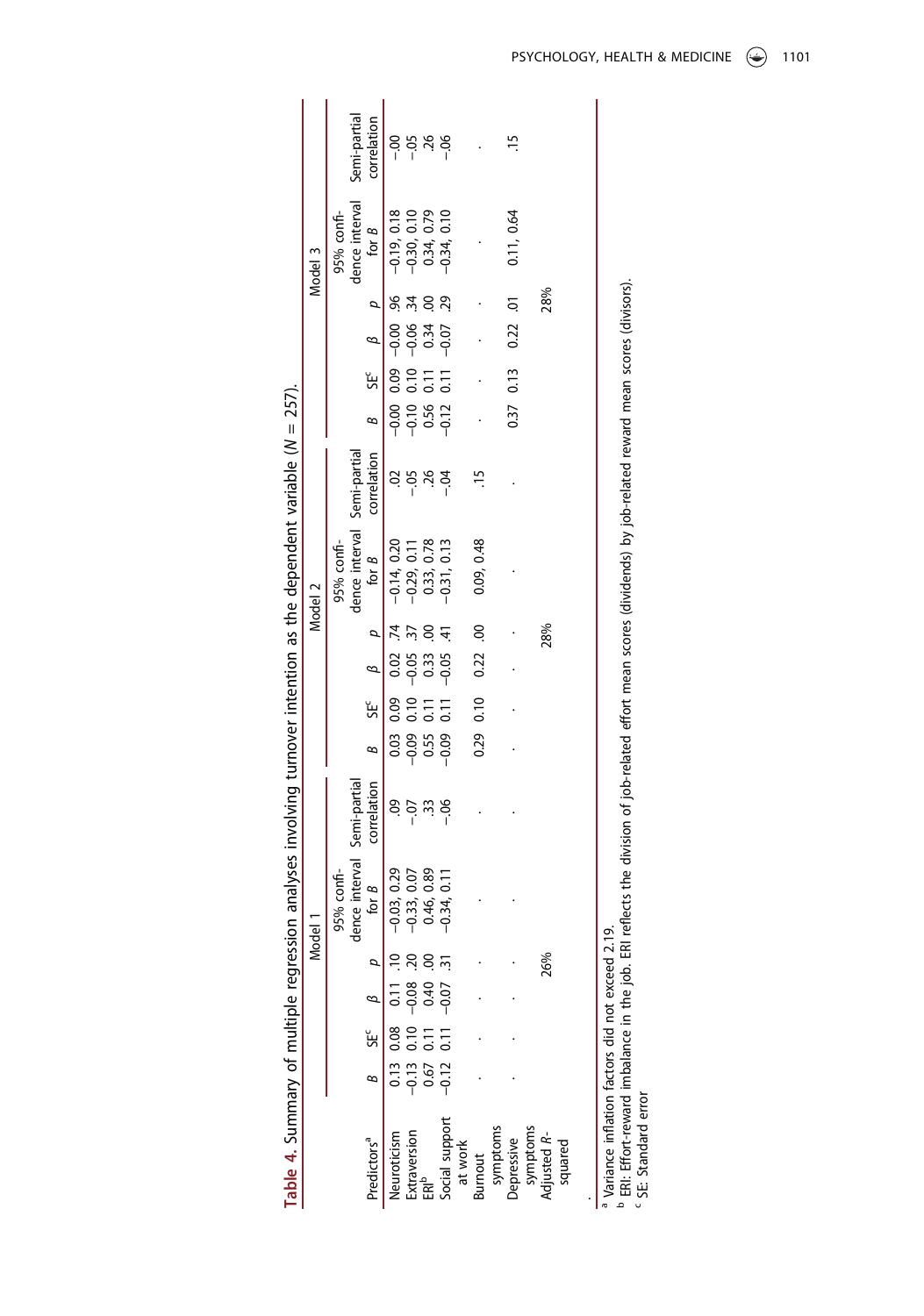|                            |                | Model 1                                                 |                                  |                | Model 2                                                 |                                  |
|----------------------------|----------------|---------------------------------------------------------|----------------------------------|----------------|---------------------------------------------------------|----------------------------------|
| Predictors                 | Raw<br>weights | 95% confidence interval<br>for raw weights <sup>b</sup> | Rescaled<br>weights <sup>c</sup> | Raw<br>weights | 95% confidence interval<br>for raw weights <sup>b</sup> | Rescaled<br>weights <sup>c</sup> |
| Neuroticism                | 0.04           | 0.01, 0.07                                              | 12.58                            | 0.04           | 0.02, 0.07                                              | 12.14                            |
| Extraversion               | 0.01           | 0.00, 0.03                                              | 3.70                             | 0.01           | 0.00, 0.04                                              | 3.76                             |
| ERI <sup>a</sup>           | 0.13           | 0.07, 0.20                                              | 43.91                            | 0.13           | 0.07, 0.20                                              | 45.01                            |
| Social support<br>at work  | 0.03           | 0.01, 0.07                                              | 10.60                            | 0.03           | 0.01, 0.07                                              | 11.26                            |
| <b>Burnout</b><br>symptoms | 0.09           | 0.04, 0.15                                              | 29.22                            | ٠              | ٠                                                       | ٠                                |
| Depressive<br>symptoms     | $\cdot$        | ٠                                                       | $\bullet$                        | 0.08           | 0.03, 0.14                                              | 27.82                            |

Table 5. Summary of relative weight analyses involving turnover intention as the dependent variable  $(N = 257)$ .

<sup>a</sup> ERI: Effort-reward imbalance in the job. ERI reflects the division of job-related effort mean scores (dividends) by job-<br>related reward mean scores (divisors).<br><sup>b</sup> A 10,000-iteration bootstrap was performed.

 $c$  Rescaled weights are indicative of the percentage of variance explained by each predictor. The total may not be exactly 100 due to rounding.

Mutanen (2014), for instance, disattenuated correlations  $\geq$ .72 were found between the MBI-Human Services Survey and the short form of the Beck Depression Inventory (BDI) at three different measurement points. Bianchi, Boffy, Hingray, Truchot, and Laurent (2013) reported a disattenuated correlation between the emotional exhaustion subscale of the MBI-Educators Survey and the BDI-II that reached .82. In a study by Hätinen, Kinnunen, Pekkonen, and Aro (2004), the exhaustion subscale of the MBI-General Survey showed disattenuated correlations as high as .74 and .76 with the BDI at two different measurement points.<sup>3</sup> Correlations of such magnitudes are commonly obtained when two measures of the same construct are under examination (Bianchi, Rolland, & Salgado, 2018; Shirom & Melamed, 2006). Moreover, we found that burnout's dimensions (physical fatigue, cognitive weariness, and emotional exhaustion) did not correlate more strongly with each other than with depression. This finding supports the view that depressive symptoms lie at the heart of the burnout syndrome (Ahola et al., 2014). Finally, burnout and depression demonstrated similar patterns of associations with our other variables of interest, a finding suggestive of overlapping nomological networks (Le, Schmidt, Harter, & Lauver, 2010). Overall, our results further call burnout's discriminant validity into question (Bianchi et al., in press).

To date, interventions designed to alleviate burnout symptoms and support the return to work of individuals on sick leave have shown limited effectiveness (Ahola, Toppinen-Tanner, & Seppänen, 2017; Dreison et al., 2018). Our study has implications for the design of more effective interventions. First, in view of the overlap of burnout with depression, it is crucial that depressive symptoms be systematically considered when treating 'burnout' (see also Bianchi et al., in press). Failing to do so may result in poor treatment outcomes. Importantly, the neglect of urgency signs such as suicidal ideation – a key manifestation of depression – can have nothing less than lethal consequences (Klonsky, May, & Saffer, 2016). Second, our findings suggest that personality and individual differences should not be overlooked in the management of burnout/depression. Uniform interventional strategies may be of limited utility.

Our study has several limitations. First, because of its cross-sectional design, our study does not allow us to draw causal inferences. Second, we used only one measure of burnout, the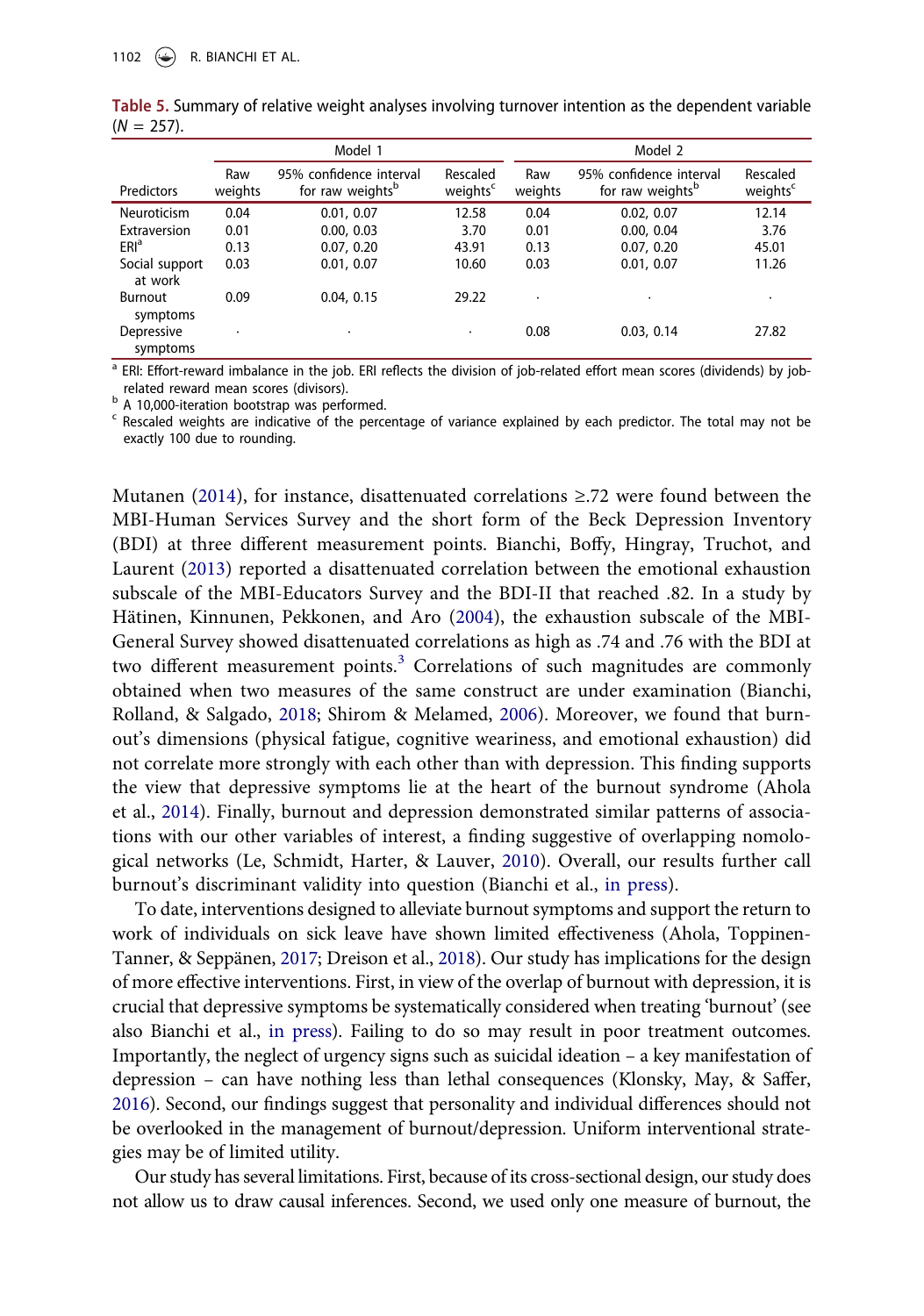SMBM (Shirom & Melamed, 2006). Studies employing other measures of burnout such as the MBI may be useful. Third, the external validity of our study is limited by the fact that only schoolteachers were examined. Fourth, we relied on 'subjective' measures of occupationallevel variables. Although the measures we employed clearly reflect what burnout researchers refer to when they talk of occupational-level variables (seeMaslach, 2003), the use of 'objective' measures (i.e. measures not involving respondents' perceptions or appraisals) may be informative. At a more general level, self-report measures are known to be susceptible to various response biases (e.g. social desirability bias).

Our study questions the way burnout is usually conceived. The role of organizational and work-contextualized factors may have been overemphasized in burnout research, to the detriment of the role of generic dispositional factors. Furthermore, burnout's discriminant validity is unsatisfactory. All things considered, burnout is unlikely to qualify as a reference indicator in occupational health research.

#### **Notes**

- 1. The 'PHQ-6' was not used in any other analysis.
- 2. For illustrative purposes, we compared individuals scoring at the lower end of the neuroticism continuum (↓N group; neuroticism scores  $\leq 2$ ;  $n = 171$ ) with individuals scoring at the upper end of the neuroticism continuum ( $\uparrow$ N group; neuroticism scores >2; *n* = 86) in terms of burnout and depressive symptoms. Mann-Whitney U-test revealed an effect of group membership on burnout symptoms,  $p < .001$ . Burnout symptoms were less severe in the  $\downarrow$ N group  $(M = 0.56, SD = 0.54)$  than in the  $\uparrow$ N group  $(M = 1.33, SD = 0.75)$ , Cohen's  $d = 1.18$ . In the latter group, burnout symptoms were thus increased by 138%. A similar pattern of results was obtained regarding depressive symptoms. Mann-Whitney U-test revealed an effect of group membership on depressive symptoms,  $p < .001$ . Depressive symptoms were less severe in the  $\downarrow$ N group (*M* = 0.53, *SD* = 0.40) than in the  $\uparrow$ N group (*M* = 1.21, *SD* = 0.55), Cohen's *d* = 1.41. In the latter group, depressive symptoms were thus increased by 128%.
- 3. As a reminder, (emotional) exhaustion is both the 'central quality of burnout' (Maslach et al., 2001, p. 402) and the entry point into the syndrome (Taris, Le Blanc, Schaufeli, & Schreurs, 2005).

# Acknowledgments

The authors thank Amandine Lichtenthäler for her help with data collection.

# Disclosure statement

No potential conflict of interest was reported by the authors.

### ORCID

Renzo Bianchi Dhttp://orcid.org/0000-0003-2336-0407

# References

Ahola, K., Hakanen, J., Perhoniemi, R., & Mutanen, P. (2014). Relationship between burnout and depressive symptoms: A study using the person-centred approach. Burnout Research, 1, 29–37.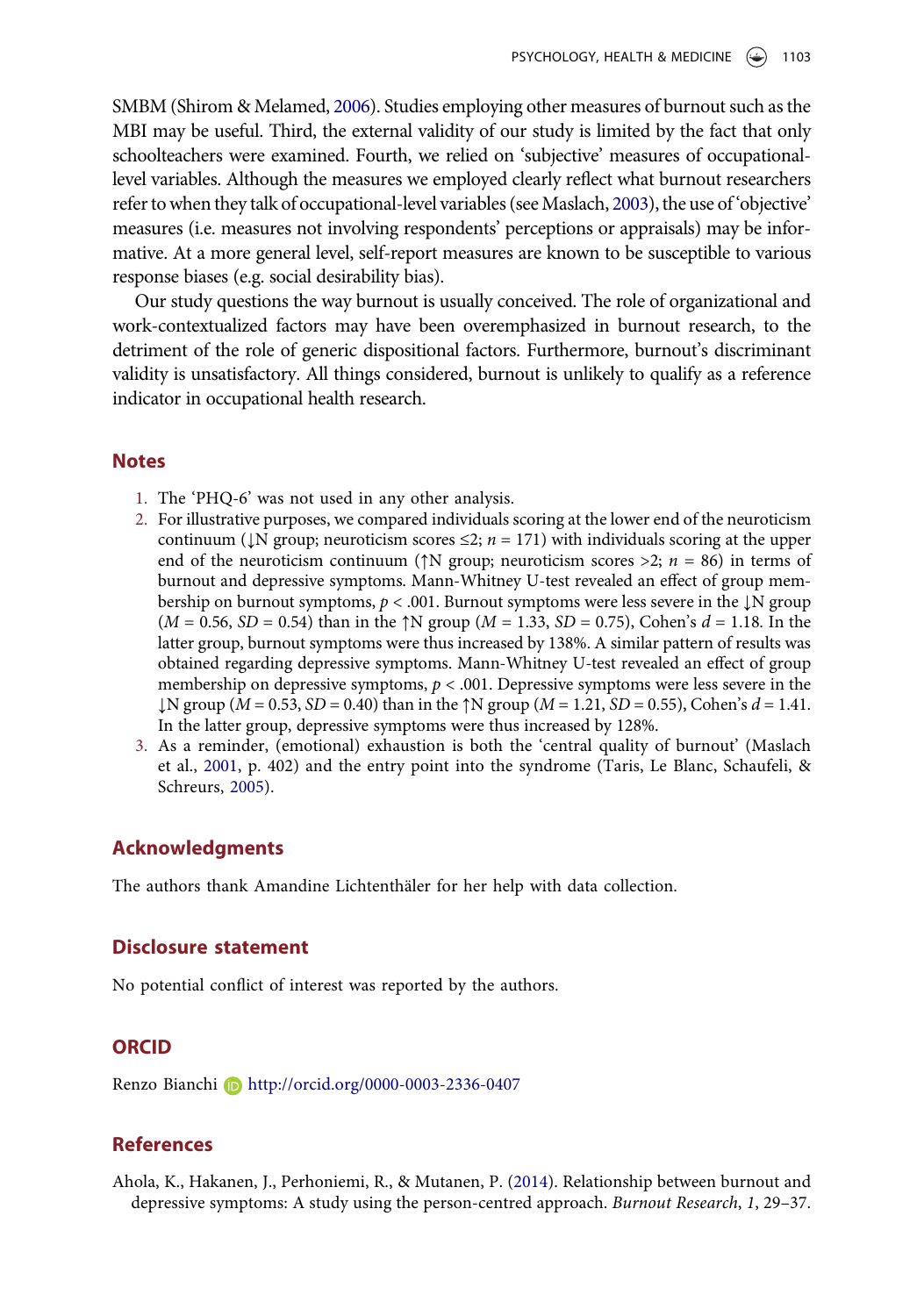1104  $\left(\frac{1}{2}\right)$  R. BIANCHI ET AL.

- Ahola, K., Toppinen-Tanner, S., & Seppänen, J. (2017). Interventions to alleviate burnout symptoms and to support return to work among employees with burnout: Systematic review and meta-analysis. Burnout Research, 4, 1–11.
- Allison, P. (2012, September 10). When can you safely ignore multicollinearity? Retrieved from <https://statisticalhorizons.com/multicollinearity>
- American Psychiatric Association. (2013). Diagnostic and statistical manual of mental disorders (5th ed.). Washington, DC: American Psychiatric Publishing.
- Barlow, D. H., Ellard, K. K., Sauer-Zavala, S., Bullis, J. R., & Carl, J. R. (2014). The origins of neuroticism. Perspectives on Psychological Science, 9(5), 481–496.
- Bauer, T. N., Erdogan, B., Liden, R. C., & Wayne, S. J. (2006). A longitudinal study of the moderating role of extraversion: Leader-member exchange, performance, and turnover during new executive development. Journal of Applied Psychology, 91(2), 298–310.
- Bianchi, R., Boffy, C., Hingray, C., Truchot, D., & Laurent, E. (2013). Comparative symptomatology of burnout and depression. Journal of Health Psychology, 18(6), 782-787. doi:[10.1177/1359105313481079](https://doi.org/10.1177/1359105313481079)
- Bianchi, R., & Brisson, R. (in press). Burnout and depression: Causal attributions and construct overlap. Journal of Health Psychology. doi:[10.1177/1359105317740415](https://doi.org/10.1177/1359105317740415)
- Bianchi, R., & Laurent, E. (2018). Editorial commentary: Burnout in cardiology—Going to the heart of the misunderstanding. Trends in Cardiovascular Medicine, 28(1), 8-9.
- Bianchi, R., Rolland, J.-P., & Salgado, J. F. (2018). Burnout, depression, and borderline personality: A 1,163-participant study. Frontiers in Psychology, 8, 2336.
- Bianchi, R., & Schonfeld, I. S. (2016). Burnout is associated with a depressive cognitive style. Personality and Individual Differences, 100, 1–5.
- Bianchi, R., Schonfeld, I. S., & Laurent, E. (in press). Burnout: Moving beyond the status quo. International Journal of Stress Management. doi:[10.1037/str0000088](https://doi.org/10.1037/str0000088)
- Bianchi, R., Verkuilen, J., Brisson, R., Schonfeld, I. S., & Laurent, E. (2016). Burnout and depression: Label-related stigma, help-seeking, and syndrome overlap. Psychiatry Research, 245, 91-98.
- Costa, P. T., Jr., & McCrae, R. R. (1980). Influence of extraversion and neuroticism on subjective wellbeing: Happy and unhappy people. Journal of Personality and Social Psychology, 38(4), 668–678.
- Derycke, H., Vlerick, P., Burnay, N., Decleire, C., D'Hoore, W., Hasselhorn, H. M., & Braeckman, L. (2010). Impact of the effort-reward imbalance model on intent to leave among Belgian health care workers: A prospective study. Journal of Occupational and Organizational Psychology, 83(4), 879–893.
- Dreison, K. C., Luther, L., Bonfils, K. A., Sliter, M. T., McGrew, J. H., & Salyers, M. P. (2018). Job burnout in mental health providers: A meta-analysis of 35 years of intervention research. Journal of Occupational Health Psychology, 23(1), 18–30.
- Hakanen, J. J., & Bakker, A. B. (2017). Born and bred to burn out: A life-course view and reflections on job burnout. Journal of Occupational Health Psychology, 22(3), 354-364.
- Hätinen, M., Kinnunen, U., Pekkonen, M., & Aro, A. (2004). Burnout patterns in rehabilitation: Short-term changes in job conditions, personal resources, and health. Journal of Occupational Health Psychology, 9(3), 220–237.
- Henseler, J., Ringle, C. M., & Sinkovics, R. R. (2009). The use of partial least squares path modeling in international marketing. In R. R. Sinkovics & P. N. Ghauri (Eds.), New challenges to international marketing (pp. 277-319). Bingley, UK: Emerald Group Publishing Limited. doi:[10.1108/S1474-7979\(2009\)0000020014](https://doi.org/10.1108/S1474-7979(2009)0000020014)
- John, F., Baiyun, G., Randi, S., & Yuliya, Y. (2017). The role of affective commitment in the relationship between social support and turnover intention. Management Decision, 55(3), 512-525.
- Karasek, R., Brisson, C., Kawakami, N., Houtman, I., Bongers, P., & Amick, B. (1998). The Job Content Questionnaire (JCQ): An instrument for internationally comparative assessments of psychosocial job characteristics. Journal of Occupational Health Psychology, 3(4), 322–355.
- Klonsky, E. D., May, A. M., & Saffer, B. Y. (2016). Suicide, suicide attempts, and suicidal ideation. Annual Review of Clinical Psychology, 12, 307–330.
- Kroenke, K., Spitzer, R. L., & Williams, J. B. W. (2001). The PHQ-9: Validity of a brief depression severity measure. Journal of General Internal Medicine, 16(9), 606–613.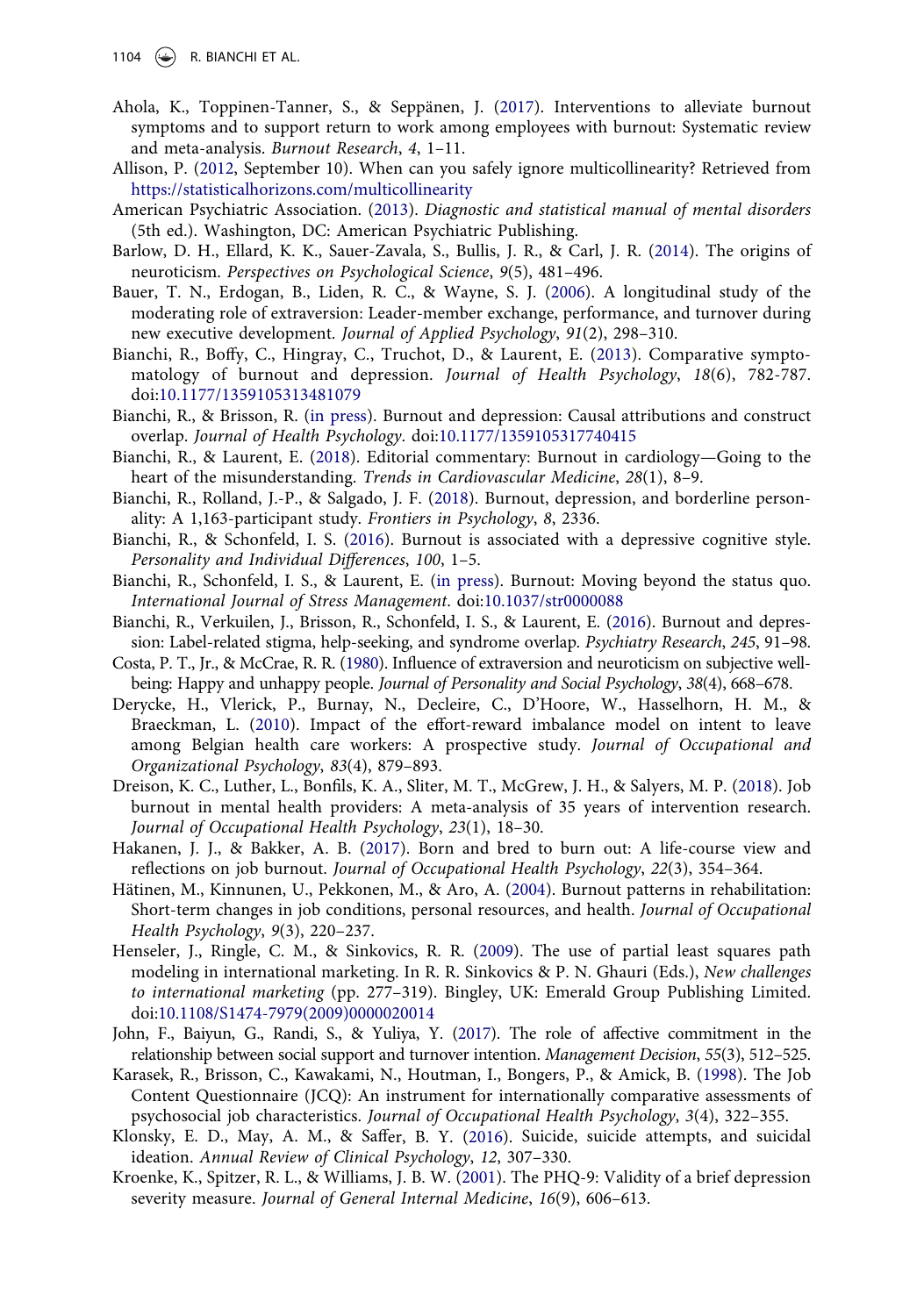- Le, H., Schmidt, F. L., Harter, J. K., & Lauver, K. J. (2010). The problem of empirical redundancy of constructs in organizational research: An empirical investigation. Organizational Behavior and Human Decision Processes, 112(2), 112–125.
- Leiter, M. P., & Maslach, C. (2009). Nurse turnover: The mediating role of burnout. *Journal of* Nursing Management, 17(3), 331–339.
- Lerner, D., Adler, D. A., Chang, H., Lapitsky, L., Hood, M. Y., Perissinotto, C., . . . Rogers, W. H. (2004). Unemployment, job retention, and productivity loss among employees with depression. Psychiatric Services, 55(12), 1371–1378.
- Maslach, C. (2003). Job burnout: New directions in research and intervention. Current Directions in Psychological Science, 12(5), 189–192.
- Maslach, C., & Leiter, M. P. (1997). The truth about Burnout: How organizations cause personal stress and what to do about it. San Francisco, CA: Jossey-Bass.
- Maslach, C., Schaufeli, W. B., & Leiter, M. P. (2001). Job burnout. Annual Review of Psychology, 52(1), 397–422.
- McCrae, R. R., & Costa, P. T., Jr. (2004). A contemplated revision of the NEO five-factor inventory. Personality and Individual Differences, 36(3), 587–596.
- Nohe, C., & Sonntag, K. (2014). Work–Family conflict, social support, and turnover intentions: A longitudinal study. Journal of Vocational Behavior, 85(1), 1–12.
- Olson, K. D. (2017). Physician burnout—A leading indicator of health system performance? Mayo Clinic Proceedings, 92(11), 1608–1611.
- Rolland, J. P., Parker, W. D., & Stumpf, H. (1998). A psychometric examination of the French translations of NEO-PI-R and NEO-FFI. Journal of Personality Assessment, 71(2), 269–291.
- Schaufeli, W. B., Bakker, A. B., & Van Rhenen, W. (2009). How changes in job demands and resources predict burnout, work engagement, and sickness absenteeism. Journal of Organizational Behavior, 30(7), 893–917.
- Semmer, N. K. (2006). Personality, stress, and coping. In M. E. Vollrath (Ed.), *Handbook of* personality and health (pp. 73–113). New York, NY: John Wiley & Sons Ltd.
- Shanafelt, T., Goh, J., & Sinsky, C. (2017). The business case for investing in physician wellbeing. JAMA Internal Medicine, 177(12), 1826–1832.
- Shirom, A., & Melamed, S. (2006). A comparison of the construct validity of two burnout measures in two groups of professionals. International Journal of Stress Management, 13(2), 176–200.
- Siegrist, J. (1996). Adverse health effects of high-effort/low-reward conditions. Journal of Occupational Health Psychology, 1(1), 27–41.
- Siegrist, J., Wege, N., Pühlhofer, F., & Wahrendorf, M. (2009). A short generic measure of work stress in the era of globalization: Effort-reward imbalance. International Archives of Occupational and Environmental Health, 82(8), 1005–1013.
- Swider, B. W., & Zimmerman, R. D. (2010). Born to burnout: A meta-analytic path model of personality, job burnout, and work outcomes. Journal of Vocational Behavior, 76(3), 487-506.
- Taris, T. W., Le Blanc, P. M., Schaufeli, W. B., & Schreurs, P. J. G. (2005). Are there causal relationships between the dimensions of the Maslach Burnout Inventory? A review and two longitudinal tests. Work & Stress, 19(3), 238-255.
- Toker, S., Melamed, S., Berliner, S., Zeltser, D., & Shapira, I. (2012). Burnout and risk of coronary heart disease: A prospective study of 8838 employees. Psychosomatic Medicine, 74(8), 840–847.
- Tonidandel, S., & LeBreton, J. M. (2011). Relative importance analysis: A useful supplement to regression analysis. Journal of Business and Psychology, 26(1), 1–9.
- Tonidandel, S., & LeBreton, J. M. (2015). RWA Web: A free, comprehensive, web-based, and userfriendly tool for relative weight analyses. Journal of Business and Psychology, 30(2), 207-216.
- Wang, J., Smailes, E., Sareen, J., Schmitz, N., Fick, G., & Patten, S. (2012). Three job-related stress models and depression: A population-based study. Social Psychiatry and Psychiatric Epidemiology, 47(2), 185–193.
- Zimmerman, R. D. (2008). Understanding the impact of personality traits on individuals' turnover decisions: A meta-analytic path model. Personnel Psychology, 61(2), 309–348.